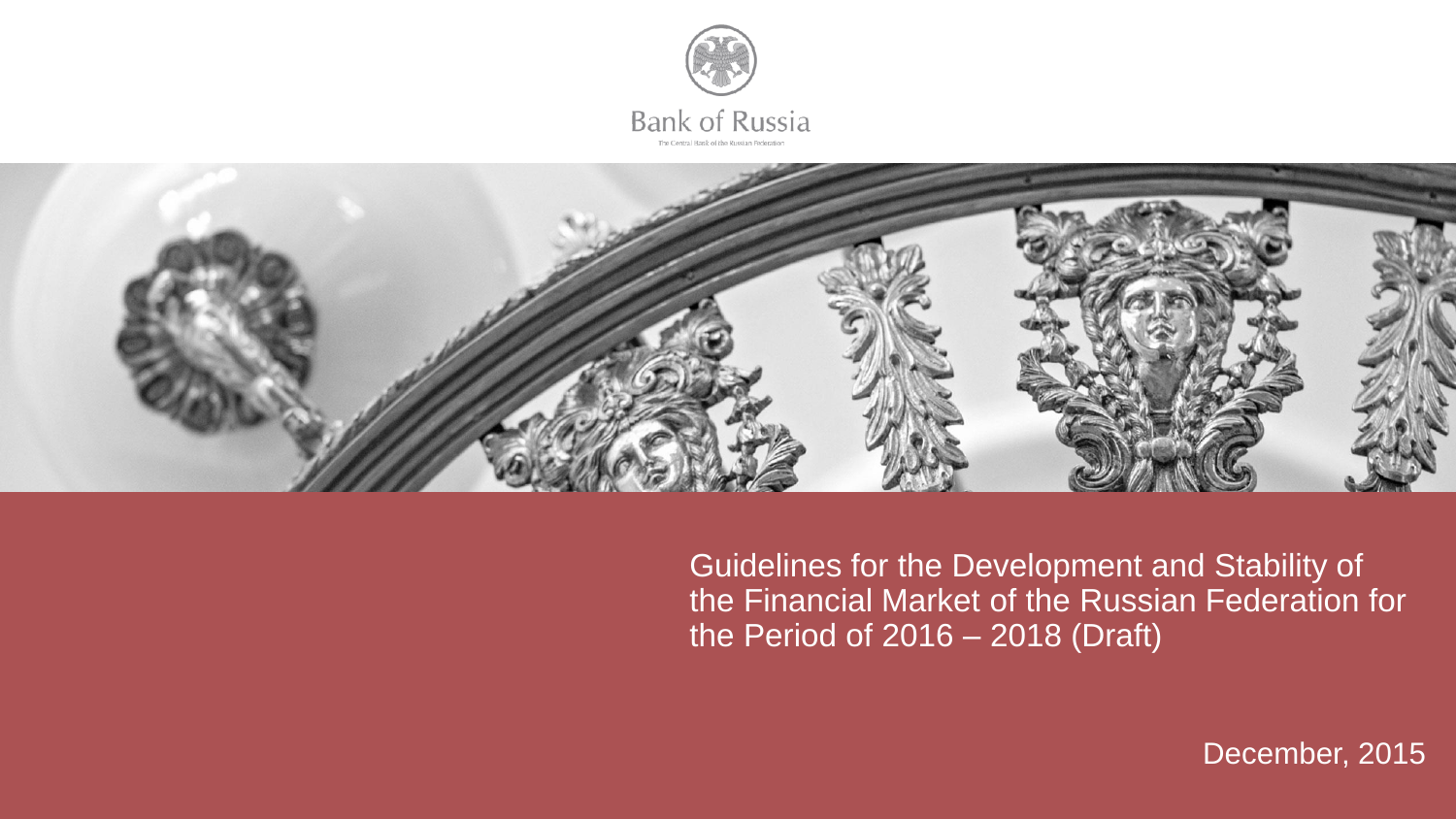

#### **Statutory steps:**

**Following the regulatory reform of 2013 the Bank of Russia has become responsible for the creation of a three-year strategy on financial market development and stability**

**Guidelines for the Development and Stability of the Financial Market of the Russian Federation for the Period of 2016 – 2018:**

 **will be applied on <sup>a</sup> cross-segment basis**

2

 **take into account the Russian financial market development vector, which is set in the effective strategies for specific market segments**

 **do not include estimated quantitative indicators of Russian financial market development due to the existing trend of decreasing forecasting horizon as well as to the use of progress evaluation instead of numbers in international practice**

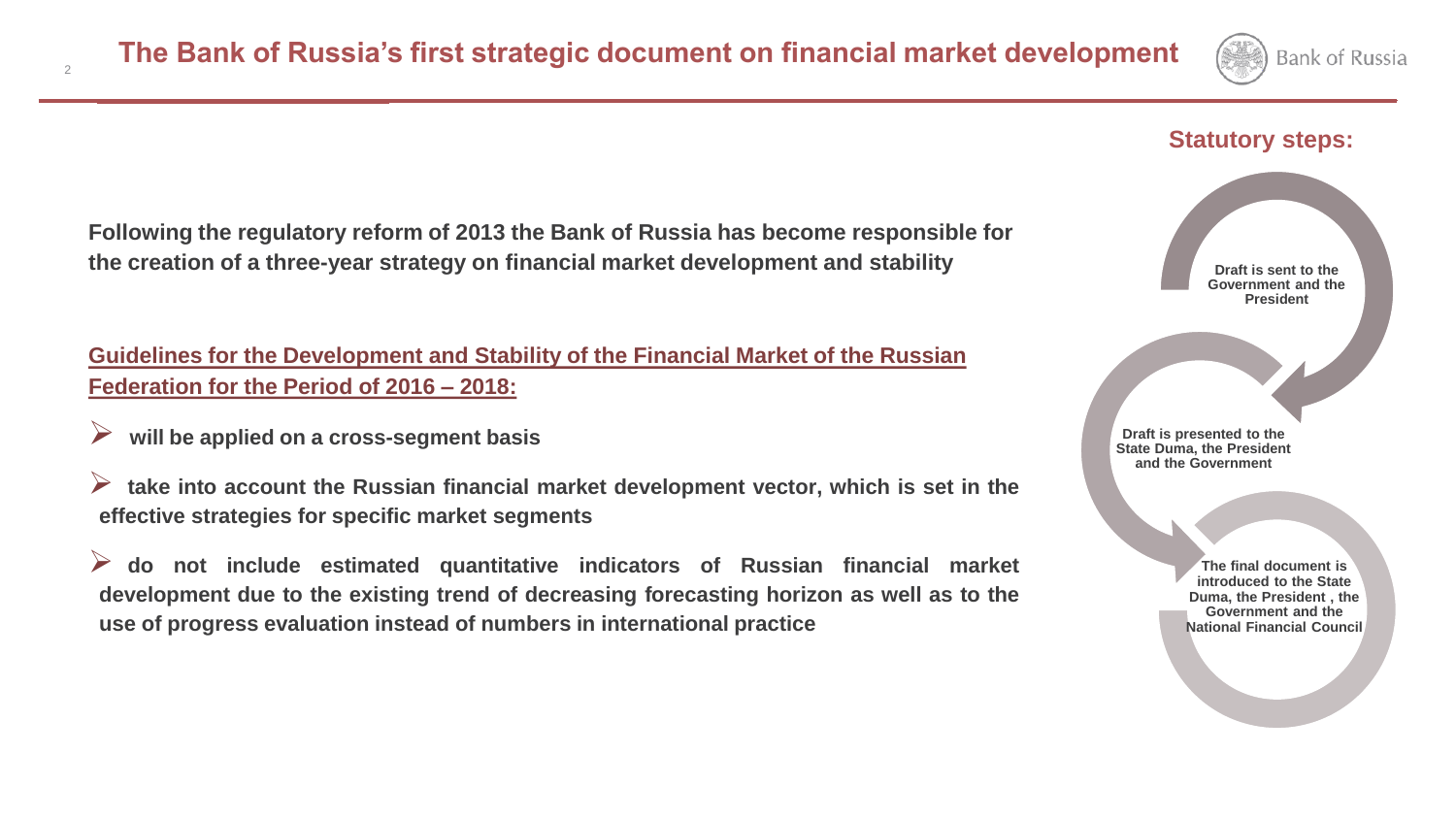#### APPROACH TO REGULATION OF CREDIT **Key beneficiaries and first-priority development goals for the Russian financial market**



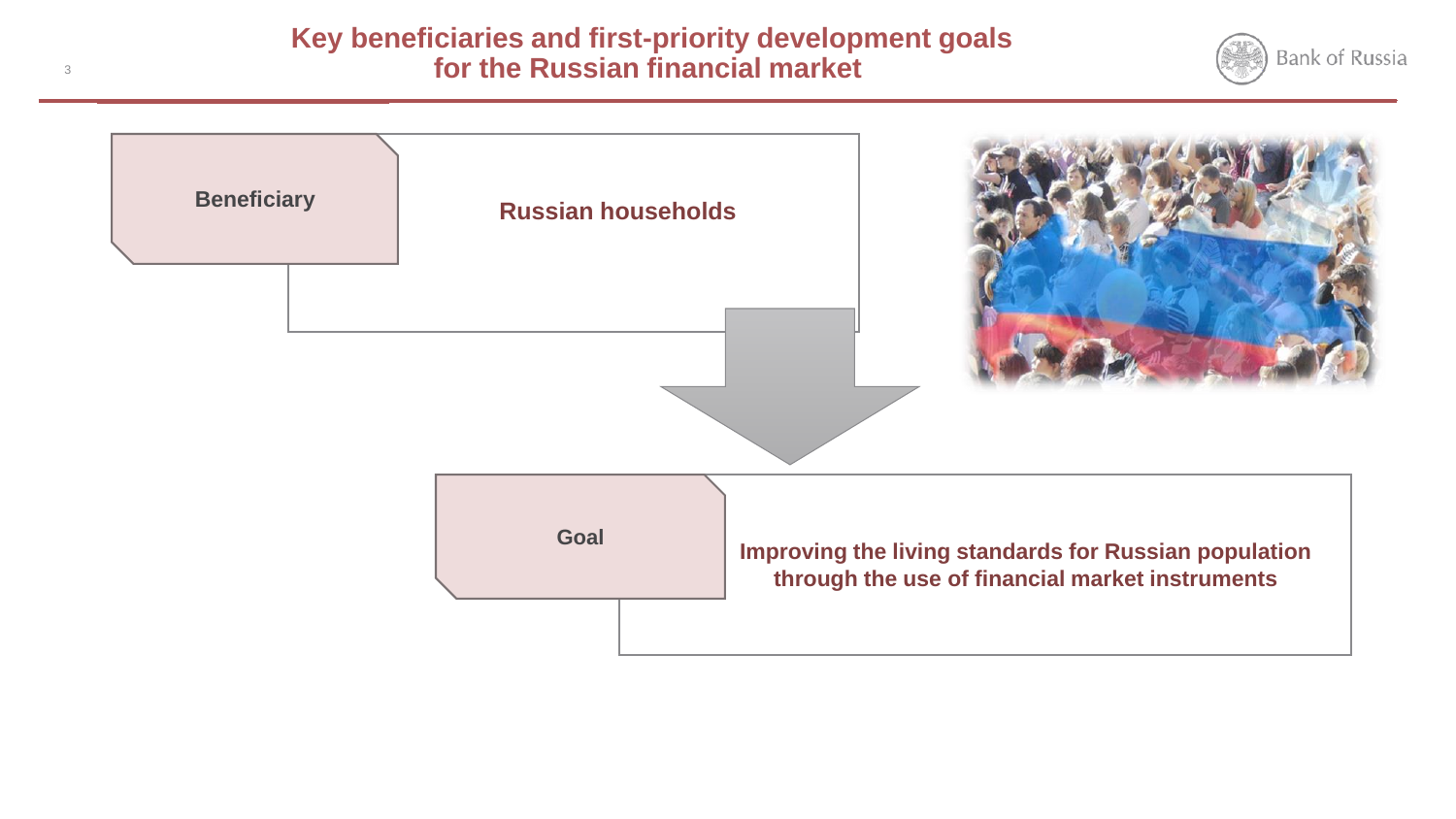#### APPROACH TO REGULATION OF CREDIT **Key beneficiaries and first-priority development goals for the Russian financial market**



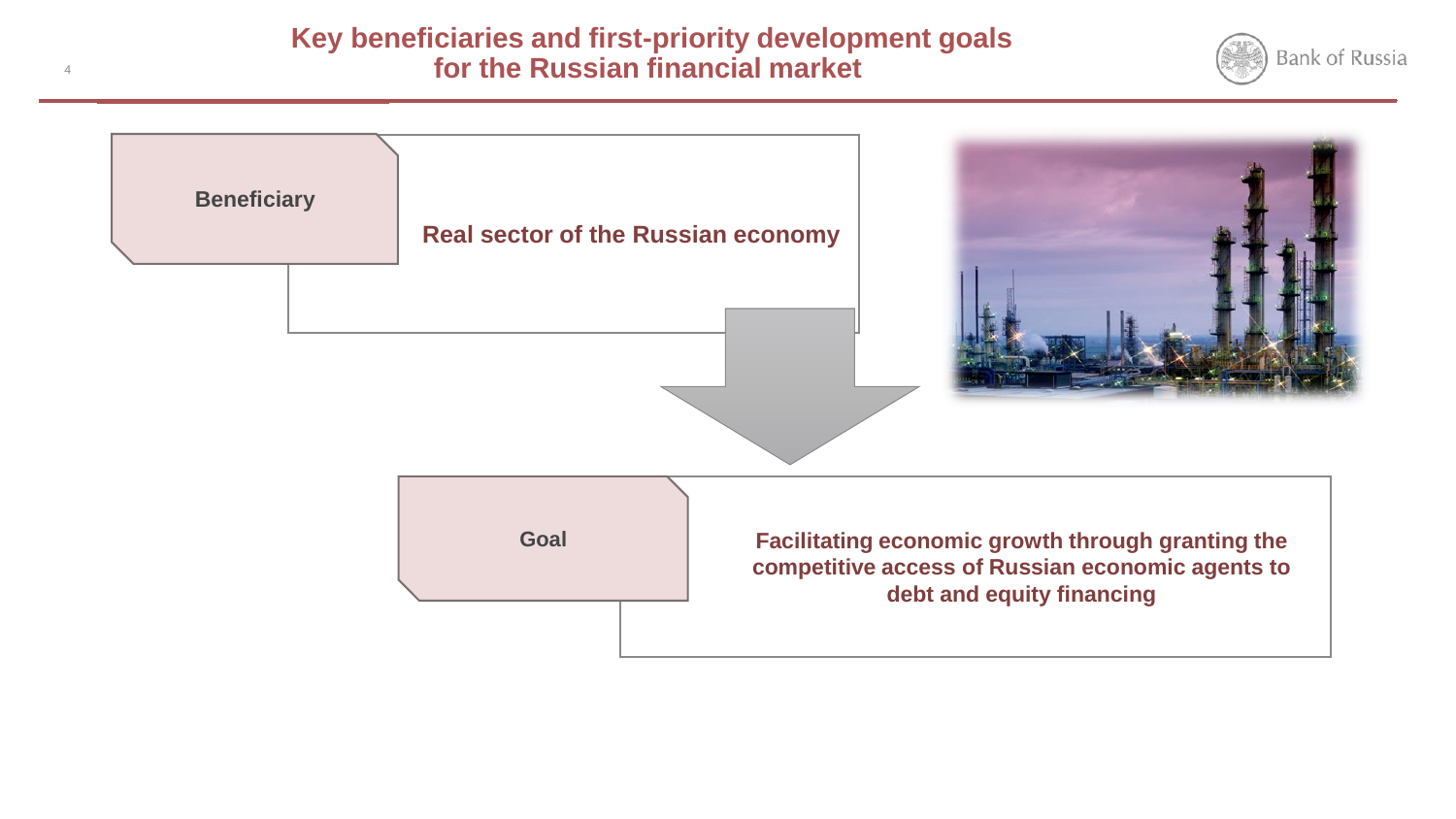#### APPROACH TO REGULATION OF CREDIT **Key beneficiaries and first-priority development goals for the Russian financial market**



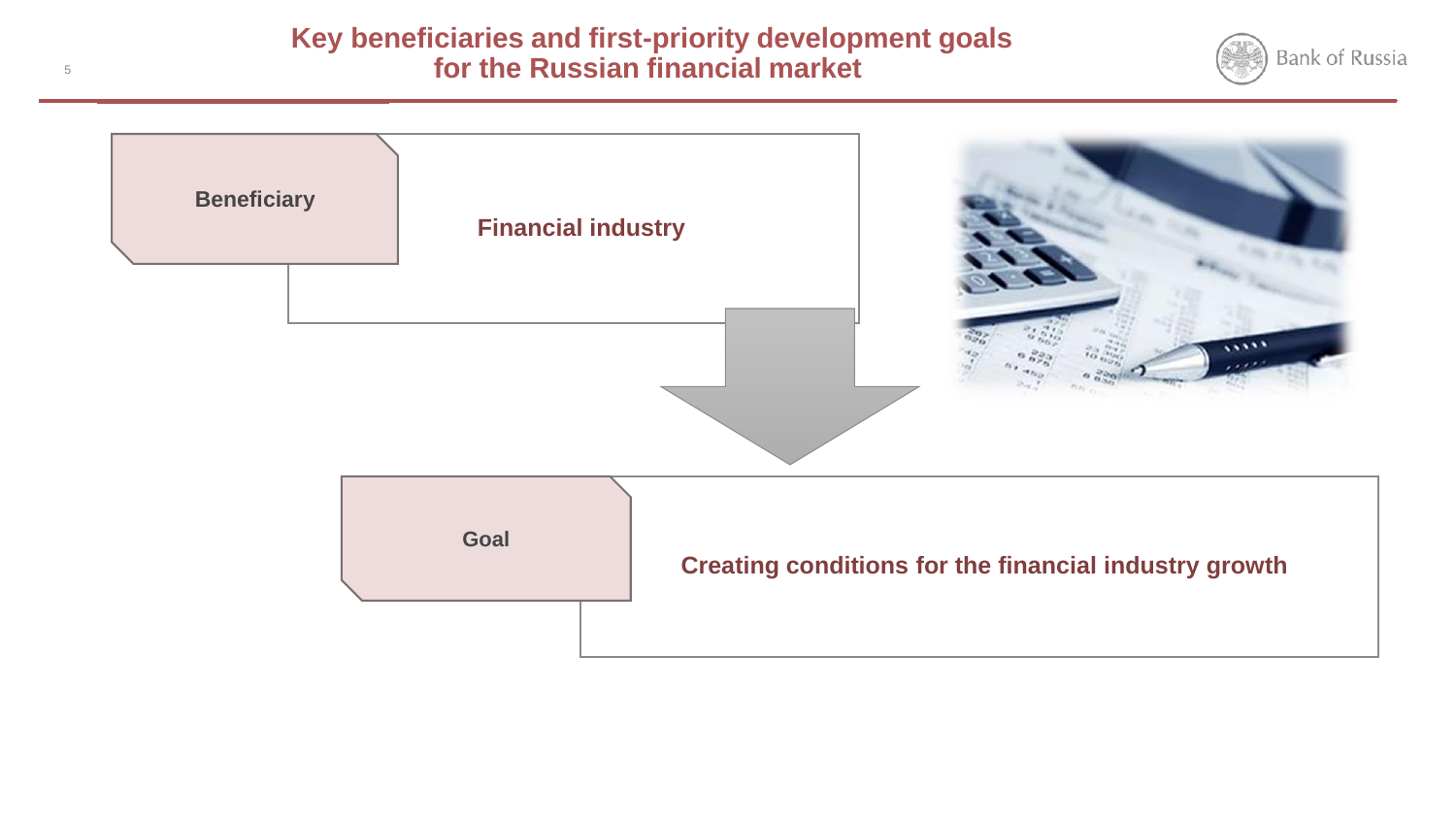# **Goals and key areas of the Russian financial market development**



| <b>Goals</b><br>Key areas of development                                                                                                                        | Improving the living standards for<br>Russian population through the use<br>of financial market instruments | Facilitating economic growth through<br>granting the competitive access of<br>Russian economic agents to debt and<br>equity financing | Creating conditions for the financial<br>industry growth |                                                  |
|-----------------------------------------------------------------------------------------------------------------------------------------------------------------|-------------------------------------------------------------------------------------------------------------|---------------------------------------------------------------------------------------------------------------------------------------|----------------------------------------------------------|--------------------------------------------------|
| Ensuring financial services consumers' protection and<br>financial inclusion, and raising the financial literacy among<br><b>Russian population</b>             |                                                                                                             |                                                                                                                                       |                                                          | Colors:                                          |
| Discouraging malpractice in the financial market                                                                                                                |                                                                                                             |                                                                                                                                       |                                                          | <b>Slightly influences</b><br>goal's realization |
| Strengthening the appeal of public companies' equity<br>financing for investors by introducing up-to-date corporate<br>governance system                        |                                                                                                             |                                                                                                                                       |                                                          | Influences goal's                                |
| Developing the bond market and syndicated loan market                                                                                                           |                                                                                                             |                                                                                                                                       |                                                          | realization                                      |
| Enhancing financial market regulation, inter alia through<br>proportional regulation, optimization of the regulatory burden<br>on financial market participants |                                                                                                             |                                                                                                                                       |                                                          | <b>Directly influences</b><br>goal's realization |
| Cultivating qualified personnel for financial institutions                                                                                                      |                                                                                                             |                                                                                                                                       |                                                          |                                                  |
| Enhancing the mechanisms of electronic communication in the<br>financial market                                                                                 |                                                                                                             |                                                                                                                                       |                                                          |                                                  |
| Developing the international cooperation                                                                                                                        |                                                                                                             |                                                                                                                                       |                                                          |                                                  |
| Improving tools for ensuring financial market stability                                                                                                         |                                                                                                             |                                                                                                                                       |                                                          |                                                  |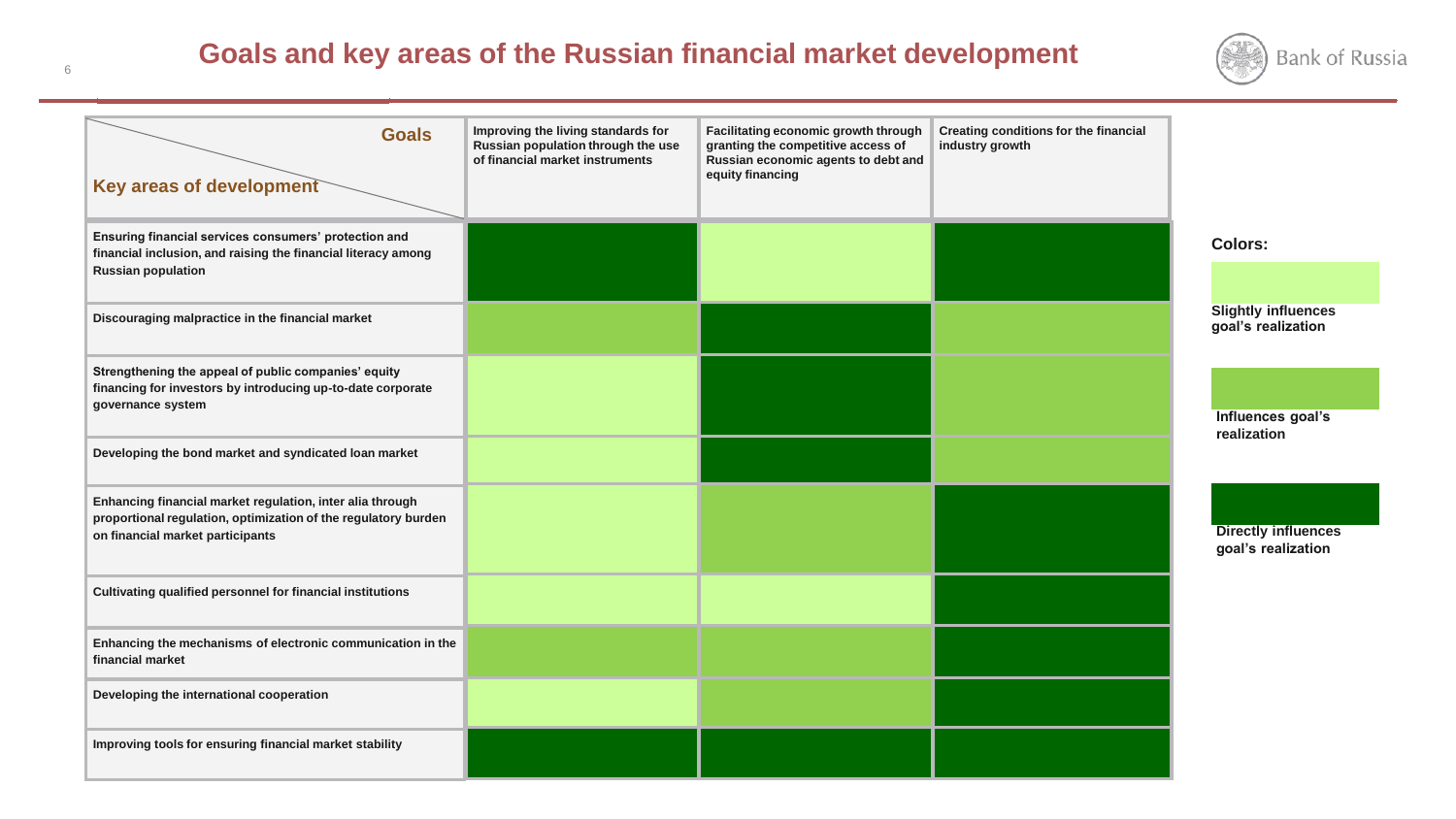## **Financial market architecture**

7



| <b>Creditor/Investor</b><br><b>Intermediary</b> |                                                        | <b>Financial Instrument</b>                                                                                                                                                                          | <b>Borrower/Issuer</b>                                                                                                                                                                                 |                                                        |
|-------------------------------------------------|--------------------------------------------------------|------------------------------------------------------------------------------------------------------------------------------------------------------------------------------------------------------|--------------------------------------------------------------------------------------------------------------------------------------------------------------------------------------------------------|--------------------------------------------------------|
| Russian                                         | <b>Households</b><br><b>Corporates</b><br><b>State</b> | <b>Exchanges</b><br><b>Payment systems</b><br><b>Brokers</b><br><b>Investment consultants</b><br><b>Trust management</b><br><b>Credit rating agencies</b><br>Banks, leasing, factoring, microfinance | Debt:<br>bonds<br>$\blacktriangleright$<br>credits<br>$\blacktriangleright$<br>deposits<br>$\blacktriangleright$<br>project financing<br>$\blacktriangleright$<br><b>Hybrids:</b><br>convertible bonds | <b>Households</b><br><b>Corporates</b><br><b>State</b> |
| foreign                                         | <b>Institutional investors</b>                         | Insurance companies providing<br>life insurance services<br><b>Non-state pension funds</b>                                                                                                           | subordinated credits<br>▶<br><b>Equity:</b><br><b>stocks</b><br>start-ups<br>Þ                                                                                                                         |                                                        |

### **Risk hedging**

**Financial: banks, exchanges**

**Non-financial: insurance companies**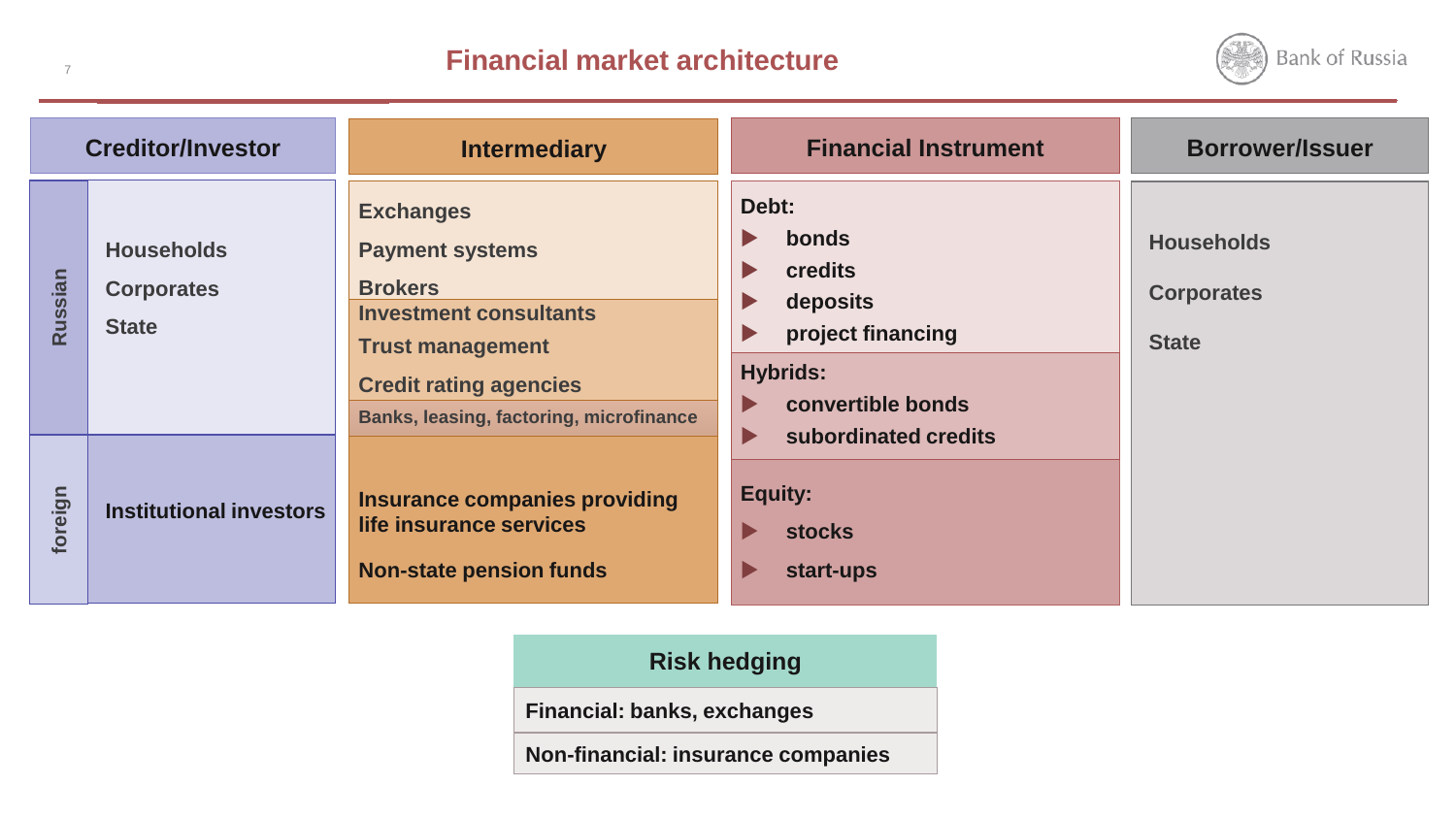

**Goal: Facilitating economic growth through granting the competitive access of Russian economic agents to debt and equity financing**

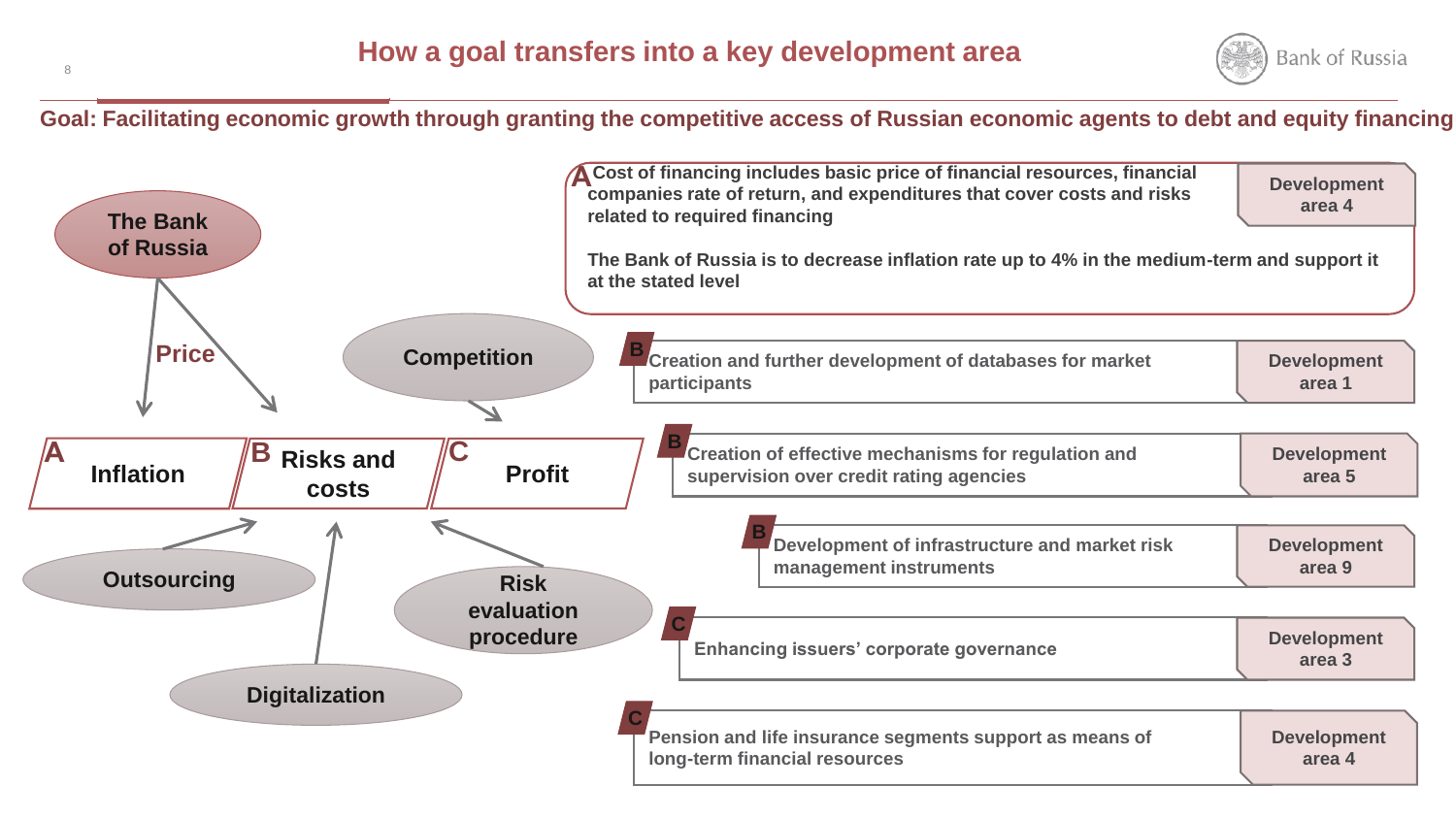

## **Financial services consumers' protection**

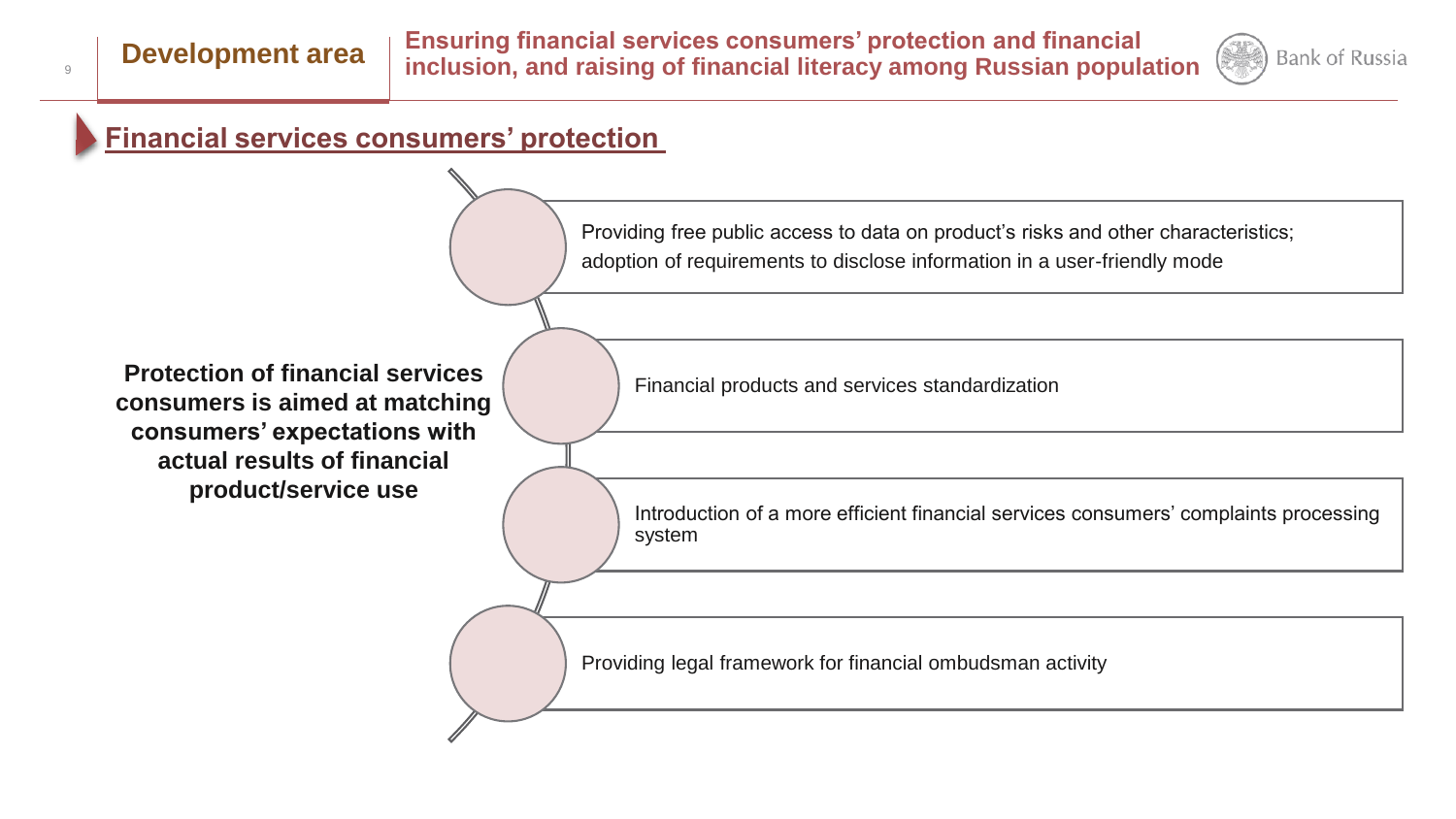

## **Raising of financial literacy**

### **Financial literacy implies formation of general knowledge of**

- $\triangleright$  Using financial instruments to meet the needs emerging at different stages of life while observing financial discipline
- $\triangleright$  Key financial market products and services and relevant risks
- $\triangleright$  Getting information on financial market products and services and their distributors
- $\triangleright$  Causes and consequences of the Bank of Russia's monetary policy decisions

#### **Financial literacy raising measures**

- $\triangleright$  Introduction of obligatory financial literacy classes in general education institutions
- $\triangleright$  Creation of a specialized Bank of Russia web-page devoted to numerous issues in the field of financial literacy in an easy understandable way
- $\triangleright$  Defining optimal financial literacy promotion channels for different household groups and the most suitable financial products considering individual characteristics as well as consumer expectations
- $\triangleright$  Creation of financial literacy level evaluation toolkit

**Long-term aim of raising financial literacy – promotion of financial services consumerism with the view of mitigating household purchasing power fluctuations and establishing resource base in financial market**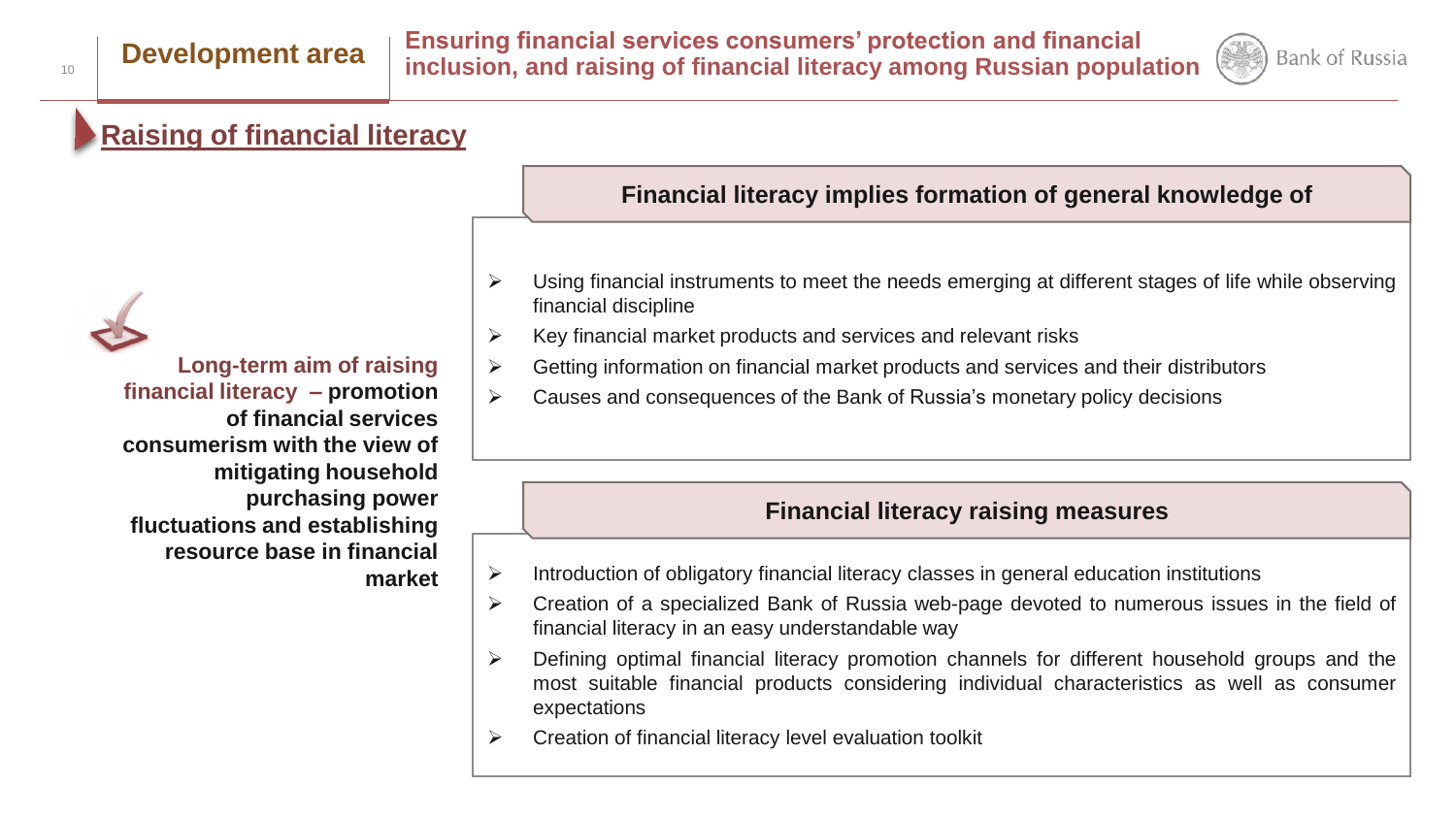

# **Ensuring financial inclusion**

| <b>Price availability</b>                                                                                                                                                                                                        | <b>Physical availability</b>                                                                                                                                                                       |  |  |
|----------------------------------------------------------------------------------------------------------------------------------------------------------------------------------------------------------------------------------|----------------------------------------------------------------------------------------------------------------------------------------------------------------------------------------------------|--|--|
| $\triangleright$ Competitive environment development<br>$\triangleright$ Increase in financial inclusion<br>$\triangleright$ Decrease of seller's/intermediary's costs<br>$\triangleright$ Tax incentives for private investment | $\triangleright$ Distribution channels digitalization<br>$\triangleright$ Physical communication rejection<br>Introduction of legal framework for financial advisors/<br>➤<br>consultants activity |  |  |
| <b>Mental availability</b>                                                                                                                                                                                                       | <b>Range availability</b>                                                                                                                                                                          |  |  |
|                                                                                                                                                                                                                                  | $\triangleright$ General financial products range availability<br>$\triangleright$ Creation of relevant financial product selections for specific<br>population groups                             |  |  |
| $\triangleright$ Creation of simple alternatives for different financial<br>products                                                                                                                                             |                                                                                                                                                                                                    |  |  |
| $\triangleright$ Provision of educational services to the population to<br>enhance their understanding of financial products and<br>services and how to make use of them                                                         |                                                                                                                                                                                                    |  |  |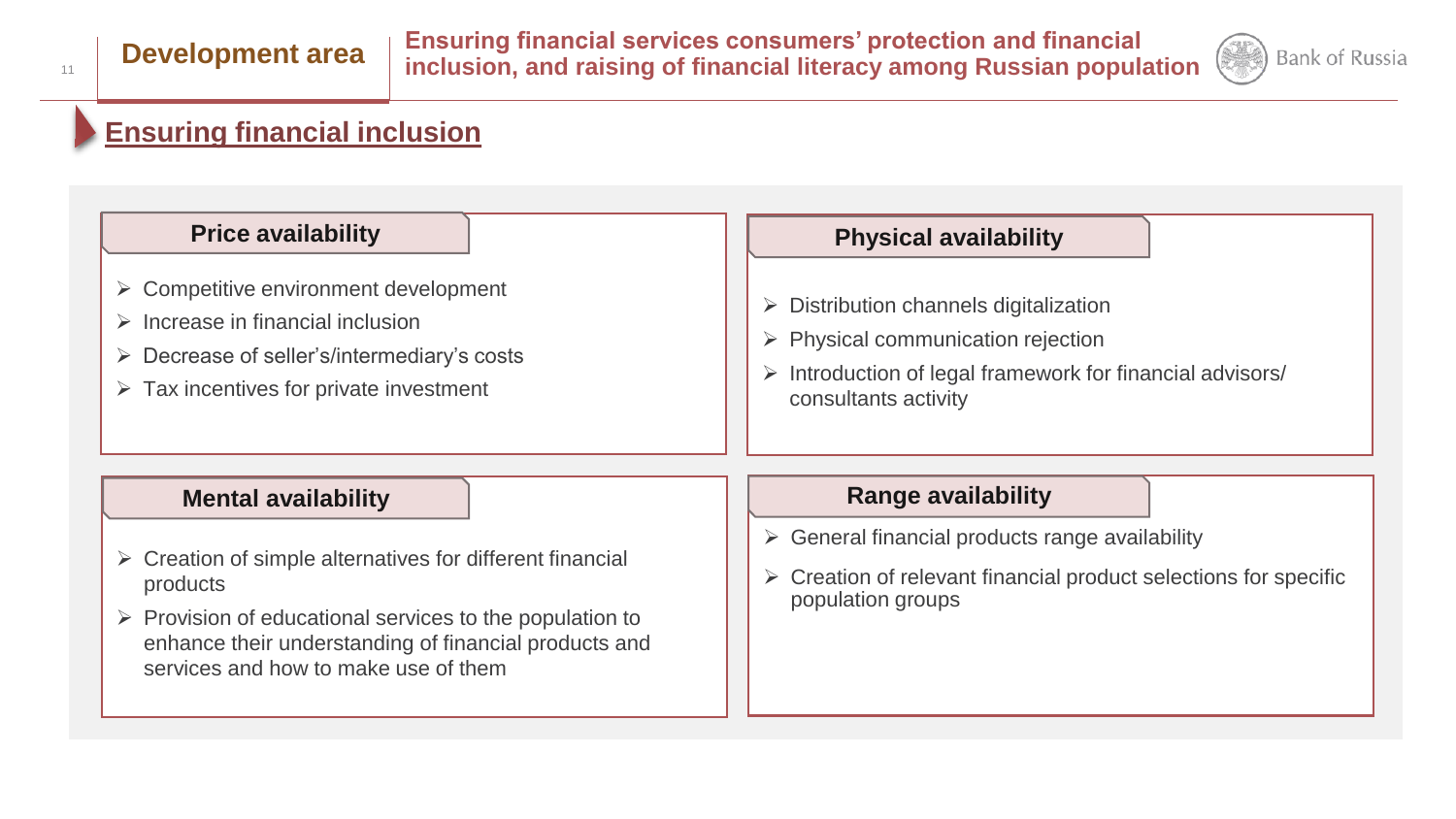

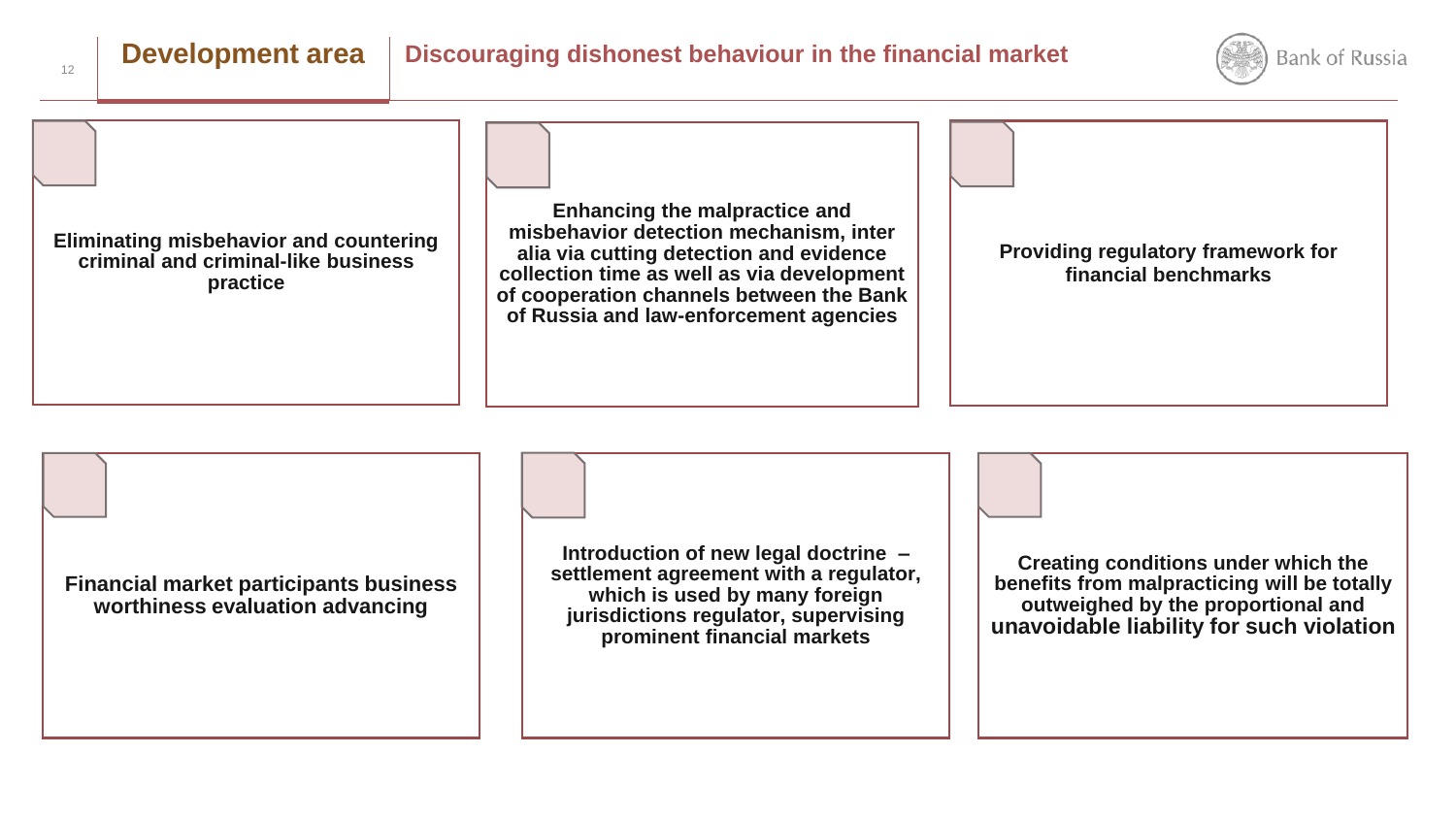

## **Public companies are a key element of modern Russian economy**

Obligatory implementation of up-to-date corporate governance methods in Russian public companies practice

Enhancing the board of directors role in strategic management

Regulatory enhancement of management board members liabilities to stockholders and creditors

Review of public companies information disclosure principles

Introduction of control principles for implementation of Corporate Governance Code

Development of the Bank of Russia accreditation system for auditors and appraisers rendering service to financial organizations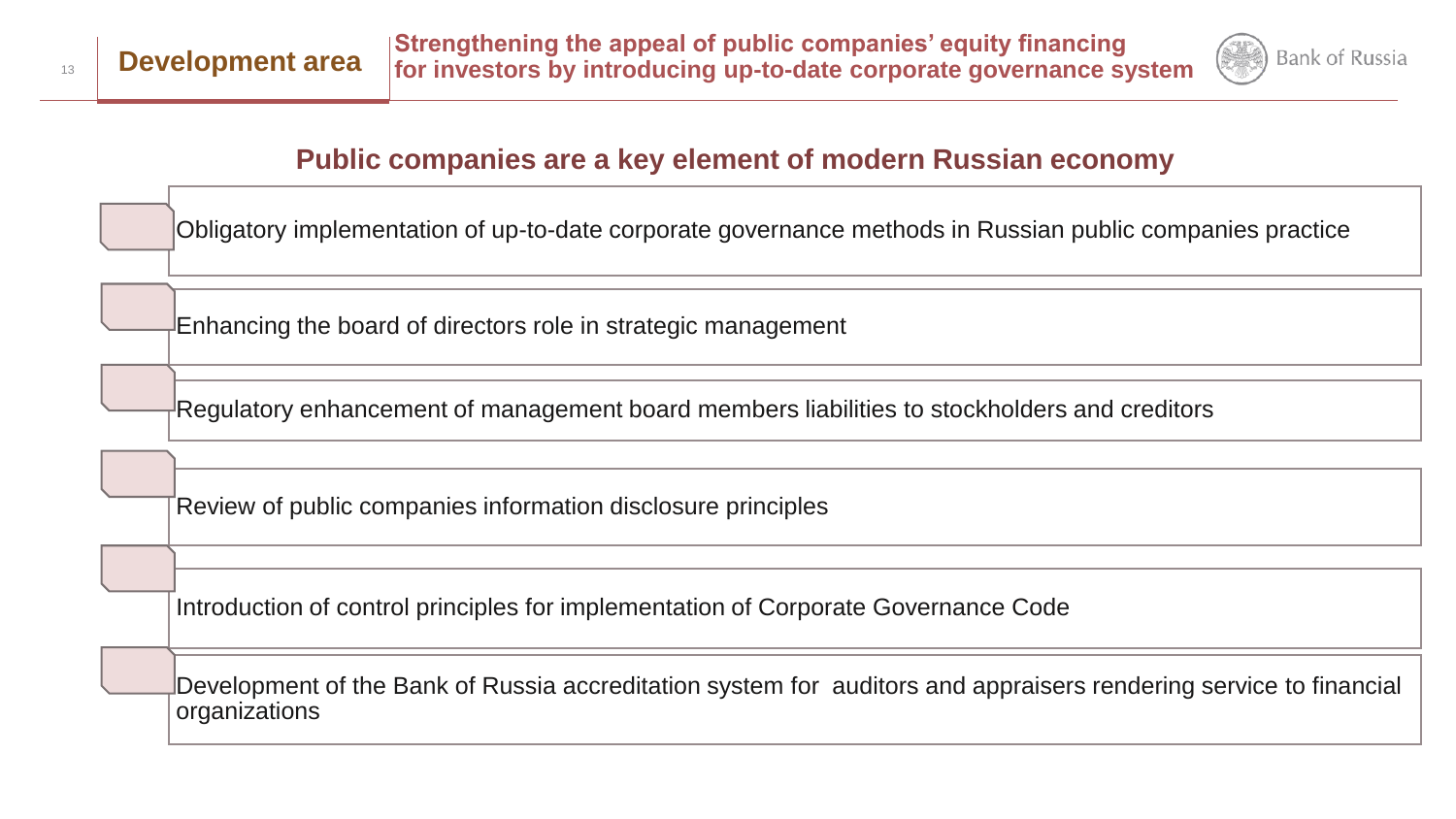

### **Enhancing the role of capital market in financial system**

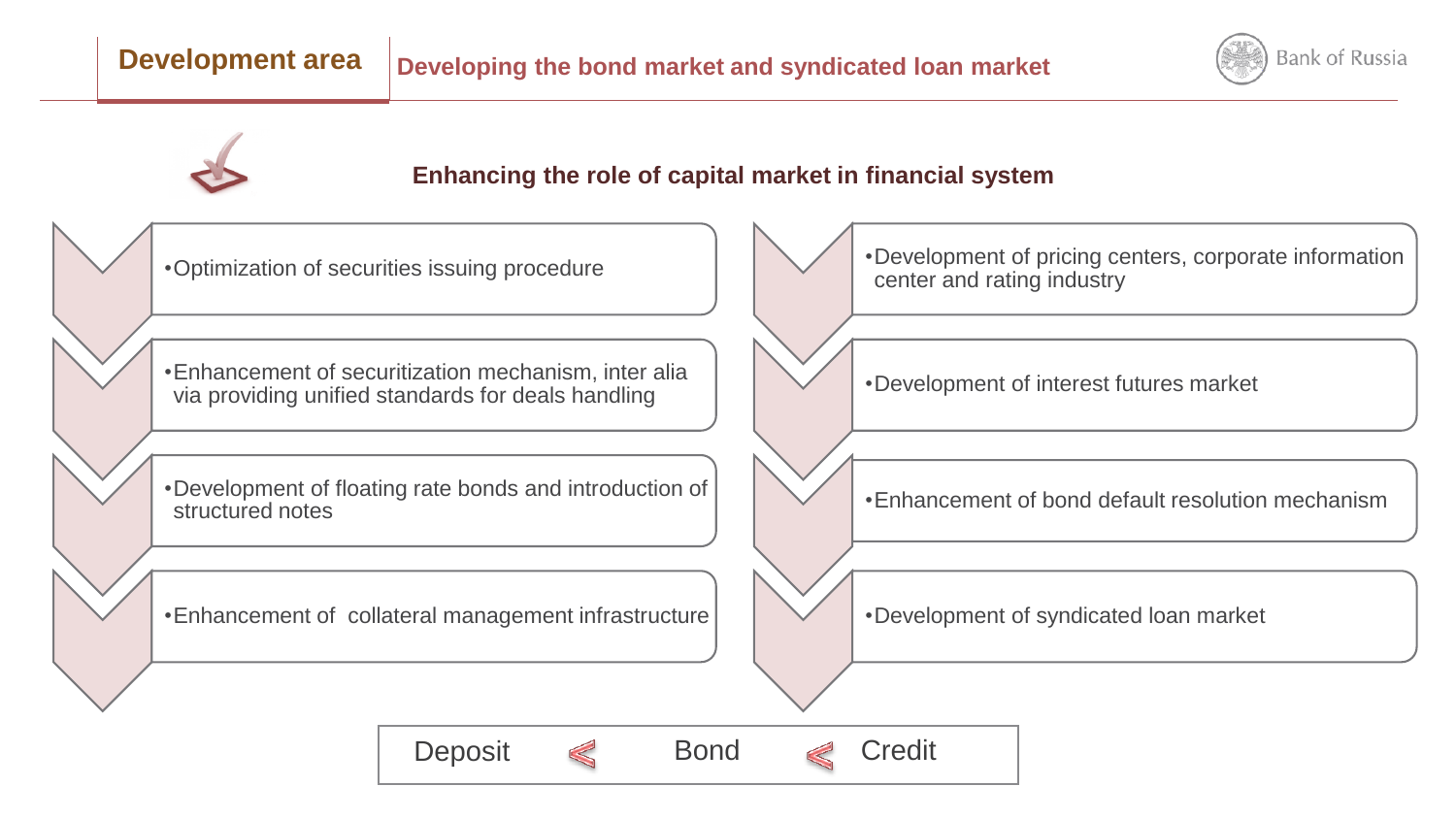**Development area** 

15



**Implementation of selective approach to regulation and supervision over financial organizations**

**Single chart of accounts for non-credit financial organizations; implementation of segment accounting standards based on IFRS; step-by-step XBRL introduction**

**Wide appliance of the Bank of Russia normative acts regulatory impact assessment (before and after their adoption)**

**Stepwise implementation of professional judgment mechanism**

**Inconsistent regulatory arbitrage elimination**

**Providing financial organizations with legal framework for outsourcing**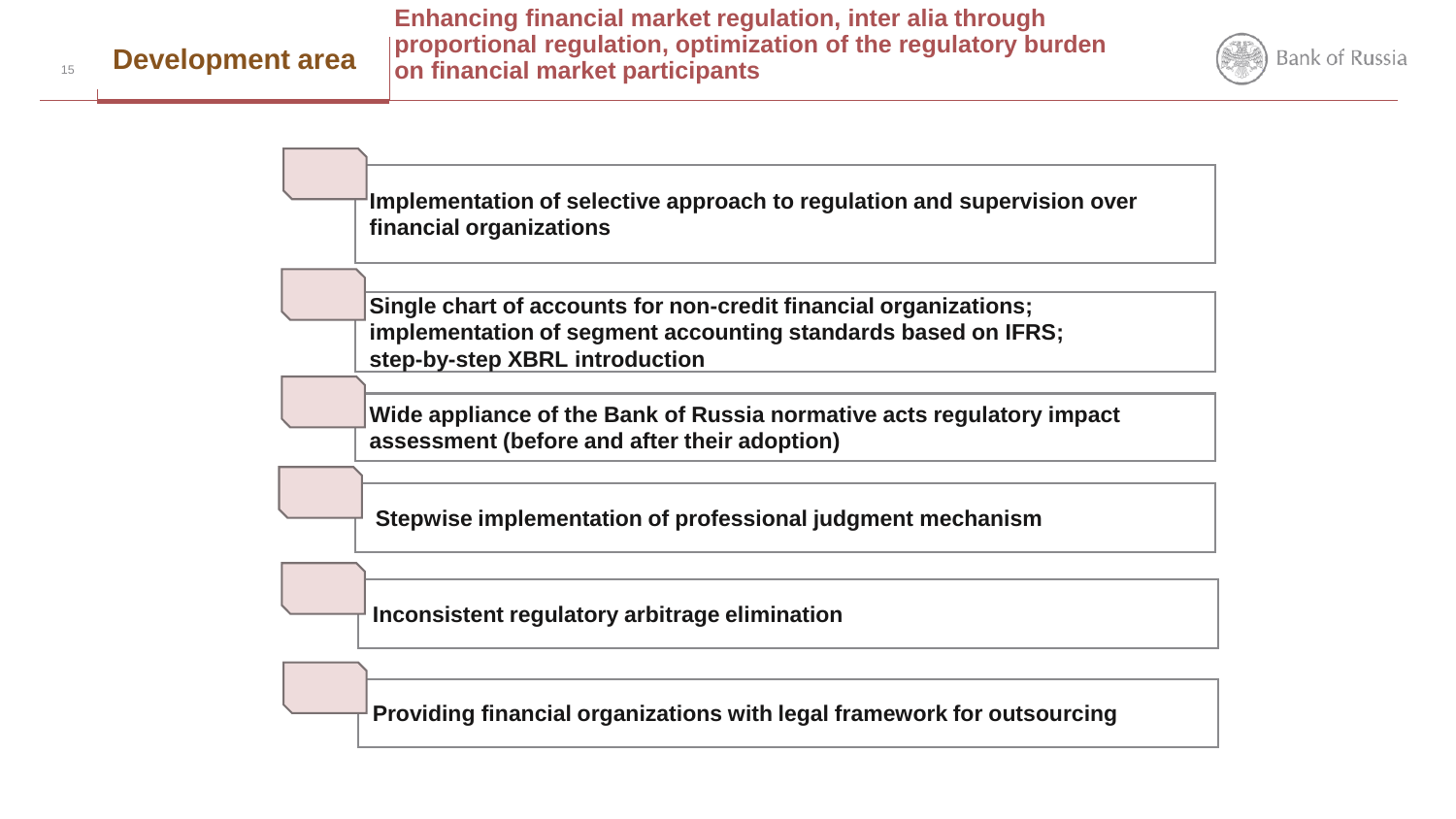

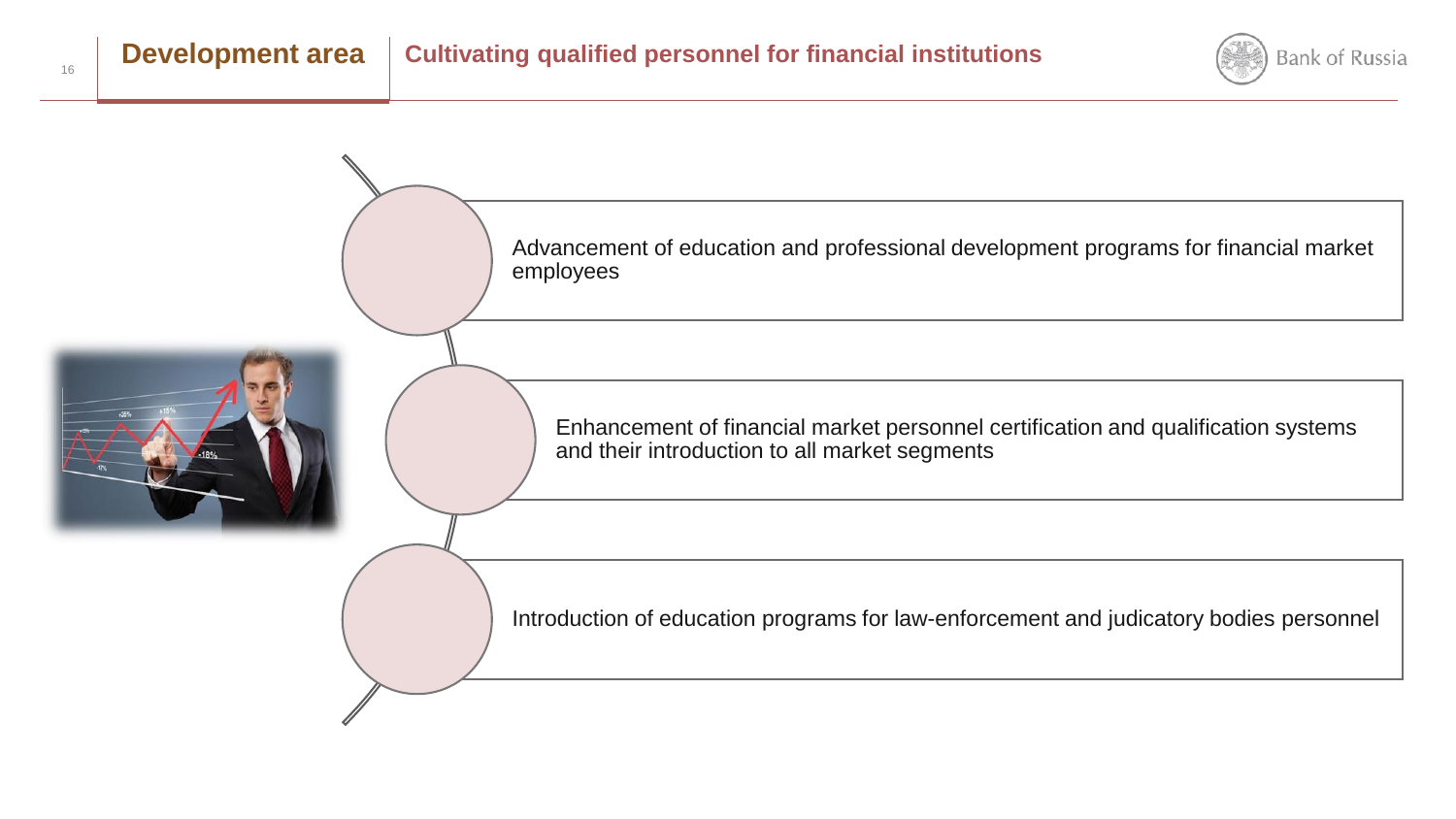





- $\triangleright$  Financial inclusion
- $\triangleright$  STP, labour efficiency increase, costs decrease
- $\triangleright$  Risk evaluation
- $\triangleright$  Extraterritorial financial services provision, distribution channels development
- $\triangleright$  Providing competitive environment
- $\triangleright$  Decrease in paperwork volume (inter alia via information exchange through electronic facility provided by the Bank of Russia)
- $\triangleright$  Extension of remote identification of financial services consumers
- $\triangleright$  Stepwise changes in automated statements collection and processing of supervised organizations on XBRL basis



**20.04.2015 The Government of the Russian Federation approved Roadmap for Development of Mechanisms for Electronic Cooperation in the Financial Market**

FEDERATION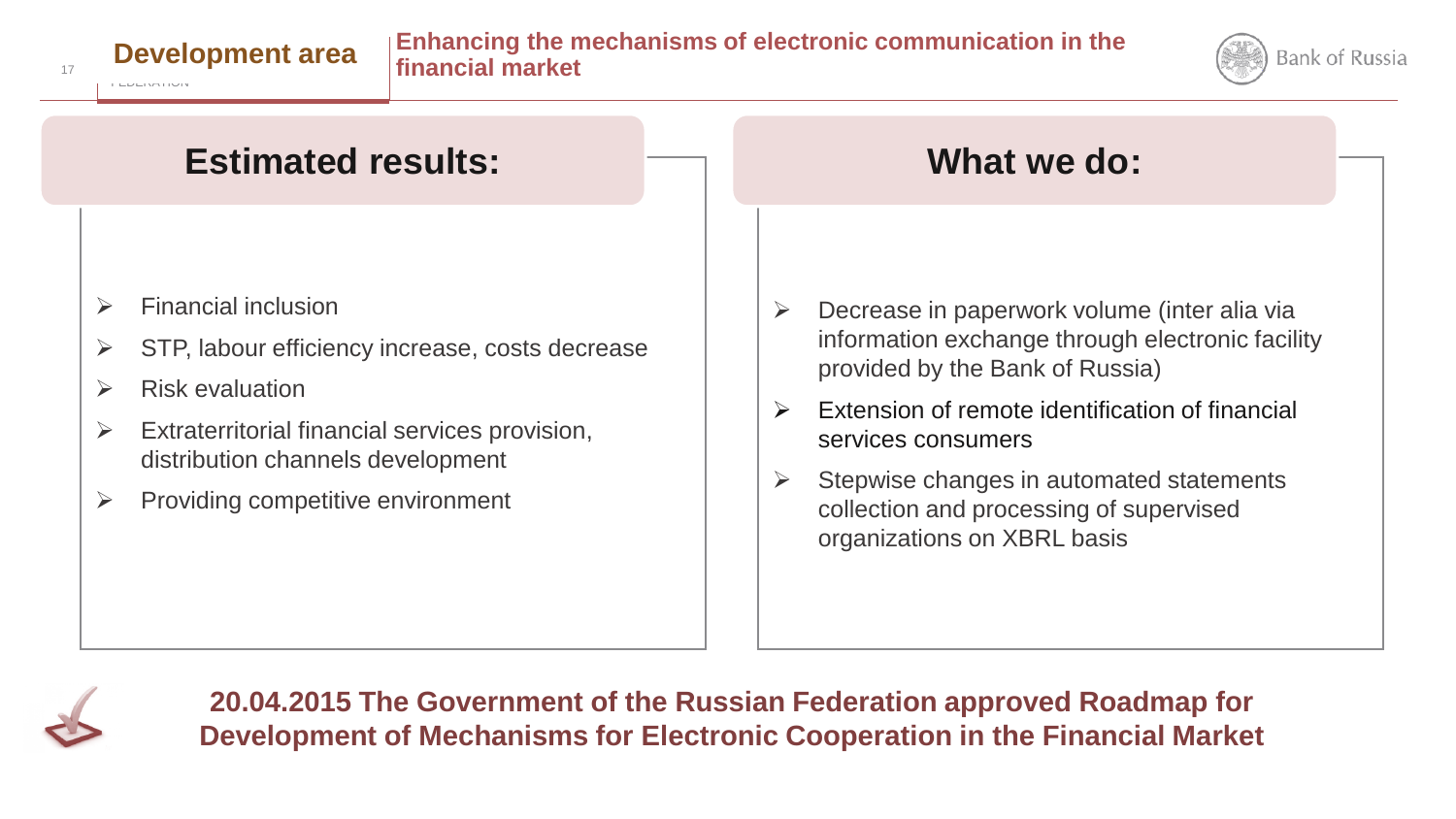

**Development of international regulations and standards**

**International standards implementation**

**Recognition of Russian regulation as equivalent to other specific regulations**

**Providing information exchange with foreign regulators**

| <b>Planning period:</b><br>- Access of brokers and dealers to exchanges<br>Eurasian<br>- National regulation harmonization (inter alia pilot projects on trade<br>repository and credit rating agencies)<br>Economic<br>- Providing efficient information exchange<br>Union<br>Long-term period:<br>- Single financial market creation |  |
|----------------------------------------------------------------------------------------------------------------------------------------------------------------------------------------------------------------------------------------------------------------------------------------------------------------------------------------|--|
|----------------------------------------------------------------------------------------------------------------------------------------------------------------------------------------------------------------------------------------------------------------------------------------------------------------------------------------|--|



- **- Efficient regulatory provisions development**
- **- Regulatory systems harmonization, financial markets integration**
- **- Russian market participants access to new debt markets, new foreign investors entering Russian financial market**



**- International standards further implementation**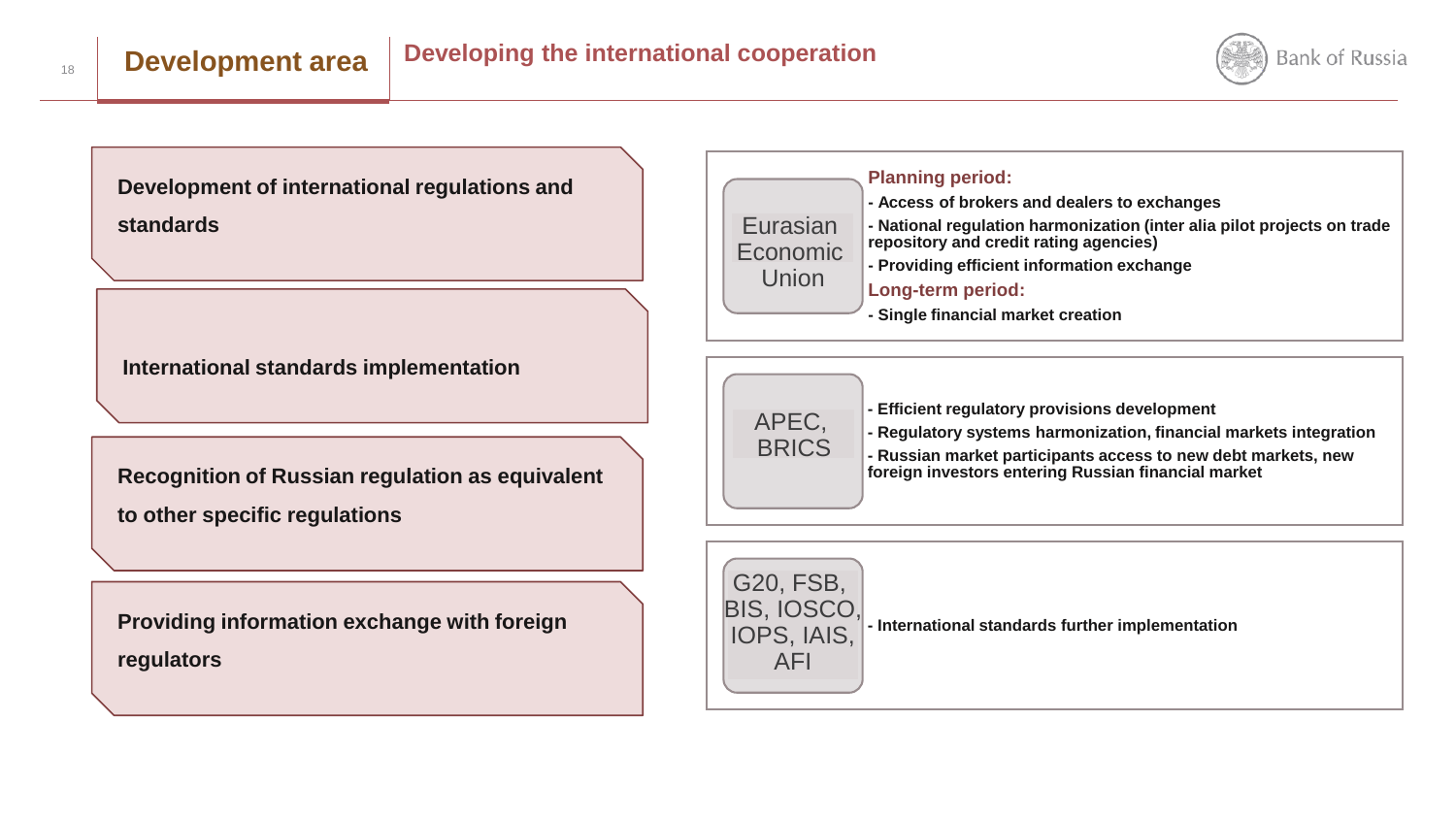# **Development area**

FEDERATION

19





## **Measures:**

- $\triangleright$  Development of early response system
- $\triangleright$  Additional requirements to systemically important financial organizations development
- $\triangleright$  Improving efficiency of mechanism providing systemically important financial market participants continuity
- $\triangleright$  Implementing international financial infrastructure regulation standards
- $\triangleright$  Providing incentives for market participants with diverse investment strategies at exchange trading